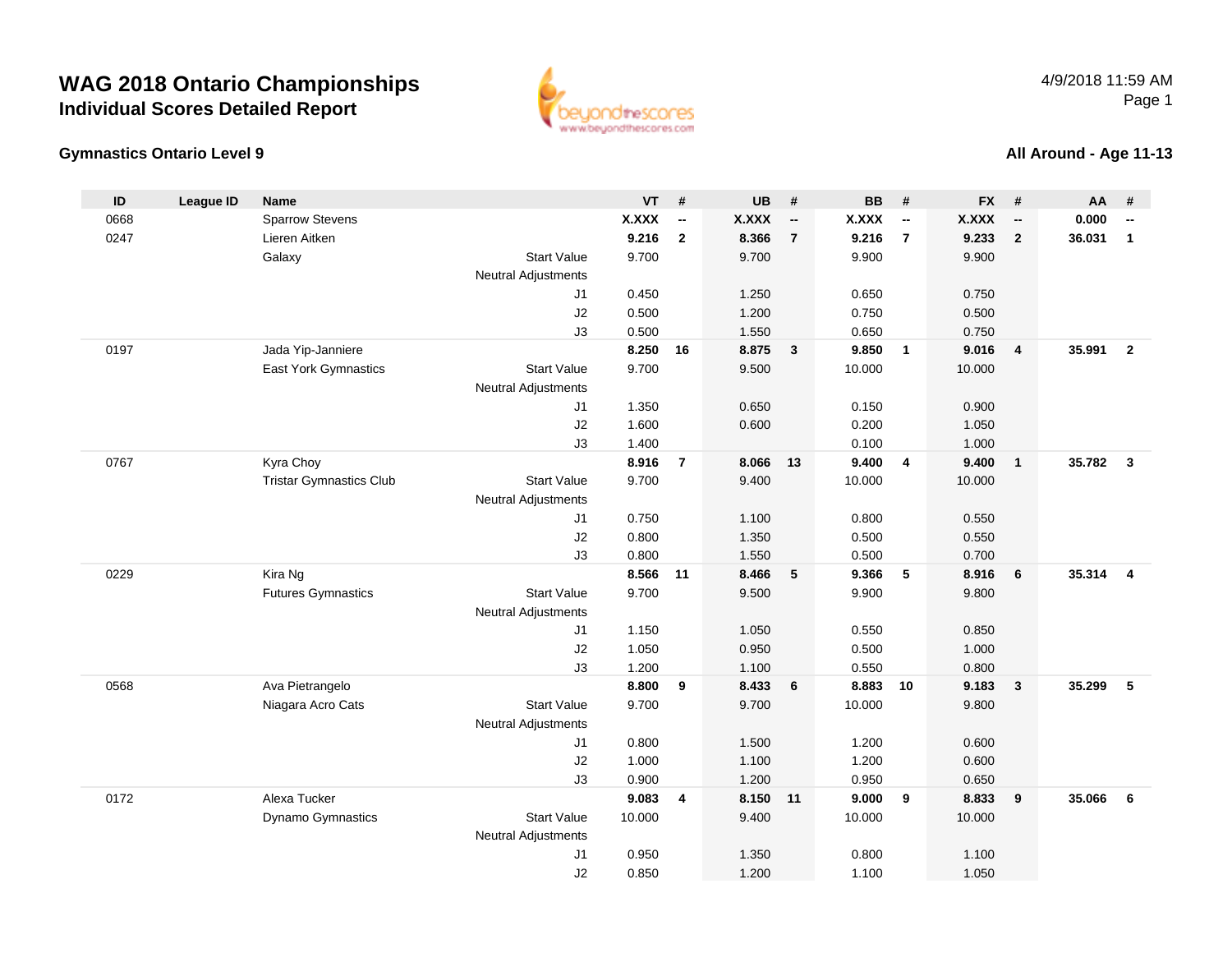

|      |                                                   | JЗ                         | 0.950    |    | 1.200    |                | 1.100  |                | 1.350 |    |        |                |
|------|---------------------------------------------------|----------------------------|----------|----|----------|----------------|--------|----------------|-------|----|--------|----------------|
| 0382 | Anna Gaal                                         |                            | 8.316 15 |    | 8.933    | $\overline{2}$ | 9.216  | $\overline{7}$ | 8.583 | 14 | 35.048 | $\overline{7}$ |
|      | Gymnastics Mississauga                            | <b>Start Value</b>         | 9.700    |    | 9.900    |                | 9.800  |                | 9.700 |    |        |                |
|      |                                                   | <b>Neutral Adjustments</b> |          |    |          |                |        |                |       |    |        |                |
|      |                                                   | J1                         | 1.550    |    | 0.850    |                | 0.650  |                | 1.100 |    |        |                |
|      |                                                   | J2                         | 1.350    |    | 1.050    |                | 0.600  |                | 1.250 |    |        |                |
|      |                                                   | J3                         | 1.250    |    | 1.000    |                | 0.500  |                | 1.000 |    |        |                |
| 0661 | Ava Belsher                                       |                            | 8.083    | 18 | 8.800    | 4              | 9.466  | $\mathbf{3}$   | 8.683 | 12 | 35.032 | - 8            |
|      | <b>Revolution Gymnastics And Sports</b><br>Centre | <b>Start Value</b>         | 9.600    |    | 9.300    |                | 10.000 |                | 9.700 |    |        |                |
|      |                                                   | <b>Neutral Adjustments</b> |          |    |          |                |        |                |       |    |        |                |
|      |                                                   | J1                         | 1.550    |    | 0.400    |                | 0.550  |                | 1.100 |    |        |                |
|      |                                                   | J2                         | 1.600    |    | 0.550    |                | 0.650  |                | 0.900 |    |        |                |
|      |                                                   | J3                         | 1.400    |    | 0.550    |                | 0.400  |                | 1.050 |    |        |                |
| 0685 | Sofia Spadafora                                   |                            | 8.666    | 10 | 7.900 14 |                | 9.483  | $\overline{2}$ | 8.800 | 10 | 34.849 | 9              |
|      | Rose City Gymnastics                              | <b>Start Value</b>         | 9.600    |    | 9.400    |                | 10.000 |                | 9.800 |    |        |                |
|      |                                                   | <b>Neutral Adjustments</b> |          |    |          |                |        |                |       |    |        |                |
|      |                                                   | J1                         | 0.900    |    | 1.400    |                | 0.550  |                | 1.050 |    |        |                |
|      |                                                   | J2                         | 1.000    |    | 1.650    |                | 0.600  |                | 0.800 |    |        |                |
|      |                                                   | J3                         | 0.900    |    | 1.450    |                | 0.400  |                | 1.150 |    |        |                |
| 0430 | Sarah Rees                                        |                            | 8.950    | 6  | 9.283    | $\mathbf{1}$   | 8.200  | -14            | 8.300 | 18 | 34.733 | 10             |
|      | Hamilton Wentworth Regionettes                    | <b>Start Value</b>         | 9.700    |    | 9.900    |                | 9.700  |                | 9.700 |    |        |                |
|      |                                                   | <b>Neutral Adjustments</b> |          |    |          |                |        |                |       |    |        |                |
|      |                                                   | J1                         | 0.900    |    | 0.700    |                | 1.500  |                | 1.300 |    |        |                |
|      |                                                   | J2                         | 0.650    |    | 0.600    |                | 1.500  |                | 1.500 |    |        |                |
|      |                                                   | J3                         | 0.700    |    | 0.550    |                | 1.500  |                | 1.400 |    |        |                |
| 0617 | Georgia Ditommaso                                 |                            | 8.550    | 12 | 8.066 13 |                | 9.300  | 6              | 8.300 | 18 | 34.216 | 11             |
|      | <b>Ottawa Gymnastics Centre</b>                   | <b>Start Value</b>         | 10.000   |    | 9.400    |                | 9.800  |                | 9.700 |    |        |                |
|      |                                                   | <b>Neutral Adjustments</b> |          |    |          |                |        |                |       |    |        |                |
|      |                                                   | J1                         | 1.350    |    | 1.150    |                | 0.600  |                | 1.350 |    |        |                |
|      |                                                   | J2                         | 1.600    |    | 1.350    |                | 0.500  |                | 1.500 |    |        |                |
|      |                                                   | J3                         | 1.400    |    | 1.500    |                | 0.400  |                | 1.350 |    |        |                |
| 0588 | Samantha Billingslea                              |                            | 8.216    | 17 | 8.316    | 8              | 8.666  | 12             | 8.850 | 8  | 34.048 | 12             |
|      | <b>Northern Stars</b>                             | <b>Start Value</b>         | 9.700    |    | 9.300    |                | 9.700  |                | 9.900 |    |        |                |
|      |                                                   | <b>Neutral Adjustments</b> |          |    |          |                |        |                |       |    |        |                |
|      |                                                   | J1                         | 1.500    |    | 0.850    |                | 1.000  |                | 1.200 |    |        |                |
|      |                                                   | J2                         | 1.600    |    | 1.050    |                | 1.200  |                | 0.900 |    |        |                |
|      |                                                   | J3                         | 1.350    |    | 1.050    |                | 0.900  |                | 1.050 |    |        |                |
| 0599 | Lauren Feaver                                     |                            | 8.900    | 8  | 7.166    | 17             | 9.183  | 8              | 8.650 | 13 | 33.899 | 13             |
|      | Oakville Gymnastics Club                          | <b>Start Value</b>         | 9.700    |    | 9.200    |                | 9.800  |                | 9.900 |    |        |                |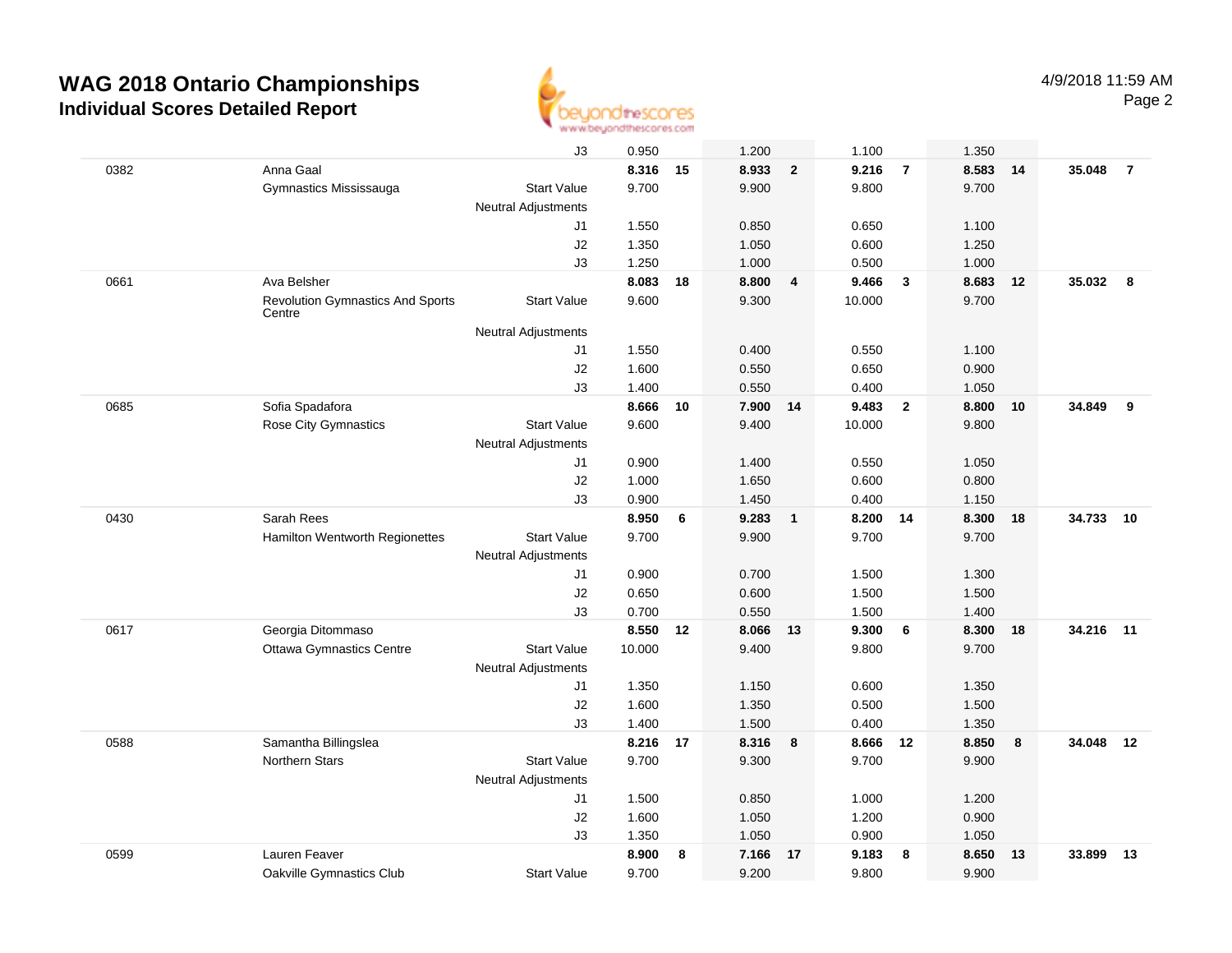

|      |                                                   | <b>Neutral Adjustments</b> |        |              |          |    |          |    |        |                |           |    |
|------|---------------------------------------------------|----------------------------|--------|--------------|----------|----|----------|----|--------|----------------|-----------|----|
|      |                                                   | J1                         | 0.800  |              | 2.100    |    | 0.550    |    | 1.150  |                |           |    |
|      |                                                   | J2                         | 0.750  |              | 2.000    |    | 0.700    |    | 1.400  |                |           |    |
|      |                                                   | J3                         | 0.850  |              | 2.000    |    | 0.600    |    | 1.200  |                |           |    |
| 0164 | Sophia DiPietro                                   |                            | 8.383  | 13           | 8.300    | 9  | 8.666    | 12 | 8.500  | 15             | 33.849    | 14 |
|      | Dynamo Gymnastics                                 | <b>Start Value</b>         | 10.000 |              | 9.400    |    | 9.800    |    | 10.000 |                |           |    |
|      |                                                   | <b>Neutral Adjustments</b> |        |              |          |    |          |    |        |                |           |    |
|      |                                                   | J1                         | 1.750  |              | 0.900    |    | 1.200    |    | 1.600  |                |           |    |
|      |                                                   | J2                         | 1.600  |              | 1.100    |    | 1.100    |    | 1.500  |                |           |    |
|      |                                                   | J3                         | 1.500  |              | 1.300    |    | 1.100    |    | 1.400  |                |           |    |
| 0230 | Alexandra Osadchuk-Chavarria                      |                            | 9.233  | $\mathbf{1}$ | 8.166    | 10 | 7.950 17 |    | 8.366  | 17             | 33.715 15 |    |
|      | <b>Futures Gymnastics</b>                         | <b>Start Value</b>         | 9.700  |              | 9.300    |    | 9.500    |    | 9.800  |                |           |    |
|      |                                                   | <b>Neutral Adjustments</b> |        |              |          |    |          |    |        |                |           |    |
|      |                                                   | J1                         | 0.450  |              | 0.950    |    | 1.800    |    | 1.500  |                |           |    |
|      |                                                   | $\sf J2$                   | 0.500  |              | 1.200    |    | 1.500    |    | 1.500  |                |           |    |
|      |                                                   | J3                         | 0.450  |              | 1.250    |    | 1.350    |    | 1.300  |                |           |    |
| 0242 | Karena Thomas                                     |                            | 9.033  | 5            | 7.033    | 19 | 8.650    | 13 | 8.950  | $\sqrt{5}$     | 33.666    | 16 |
|      | <b>Futures Gymnastics</b>                         | <b>Start Value</b>         | 10.000 |              | 9.200    |    | 9.900    |    | 9.900  |                |           |    |
|      |                                                   | <b>Neutral Adjustments</b> |        |              |          |    |          |    |        |                |           |    |
|      |                                                   | J1                         | 1.050  |              | 1.900    |    | 1.300    |    | 0.900  |                |           |    |
|      |                                                   | J2                         | 0.850  |              | 2.400    |    | 1.250    |    | 0.800  |                |           |    |
|      |                                                   | J3                         | 1.000  |              | 2.200    |    | 1.200    |    | 1.150  |                |           |    |
| 0178 | Bora Dodaj                                        |                            | 8.666  | 10           | 7.433    | 16 | 8.800    | 11 | 8.733  | 11             | 33.632    | 17 |
|      | <b>East York Gymnastics</b>                       | <b>Start Value</b>         | 9.700  |              | 9.200    |    | 9.800    |    | 9.700  |                |           |    |
|      |                                                   | <b>Neutral Adjustments</b> |        |              |          |    |          |    |        |                |           |    |
|      |                                                   | J1                         | 1.000  |              | 1.600    |    | 0.900    |    | 1.100  |                |           |    |
|      |                                                   | J2                         | 1.150  |              | 1.700    |    | 1.100    |    | 0.800  |                |           |    |
|      |                                                   | J3                         | 0.950  |              | 2.000    |    | 1.000    |    | 1.000  |                |           |    |
| 0610 | <b>Bree Robinson</b>                              |                            | 8.900  | 8            | 7.100    | 18 | 8.066    | 15 | 8.883  | $\overline{7}$ | 32.949    | 18 |
|      | Oakville Gymnastics Club                          | <b>Start Value</b>         | 9.700  |              | 8.700    |    | 9.800    |    | 9.900  |                |           |    |
|      |                                                   | <b>Neutral Adjustments</b> |        |              |          |    |          |    |        |                |           |    |
|      |                                                   | J1                         | 0.900  |              | 1.750    |    | 2.000    |    | 1.000  |                |           |    |
|      |                                                   | $\sf J2$                   | 0.800  |              | 1.550    |    | 1.700    |    | 0.850  |                |           |    |
|      |                                                   | J3                         | 0.700  |              | 1.500    |    | 1.500    |    | 1.200  |                |           |    |
| 0666 | Katie Popplewell                                  |                            | 9.100  | $\mathbf{3}$ | 8.100 12 |    | 7.266    | 18 | 8.116  | 20             | 32.582 19 |    |
|      | <b>Revolution Gymnastics And Sports</b><br>Centre | <b>Start Value</b>         | 9.700  |              | 9.400    |    | 9.200    |    | 9.800  |                |           |    |
|      |                                                   | <b>Neutral Adjustments</b> |        |              |          |    |          |    |        |                |           |    |
|      |                                                   | J1                         | 0.600  |              | 1.500    |    | 1.900    |    | 1.550  |                |           |    |
|      |                                                   | J2                         | 0.600  |              | 1.200    |    | 1.900    |    | 1.700  |                |           |    |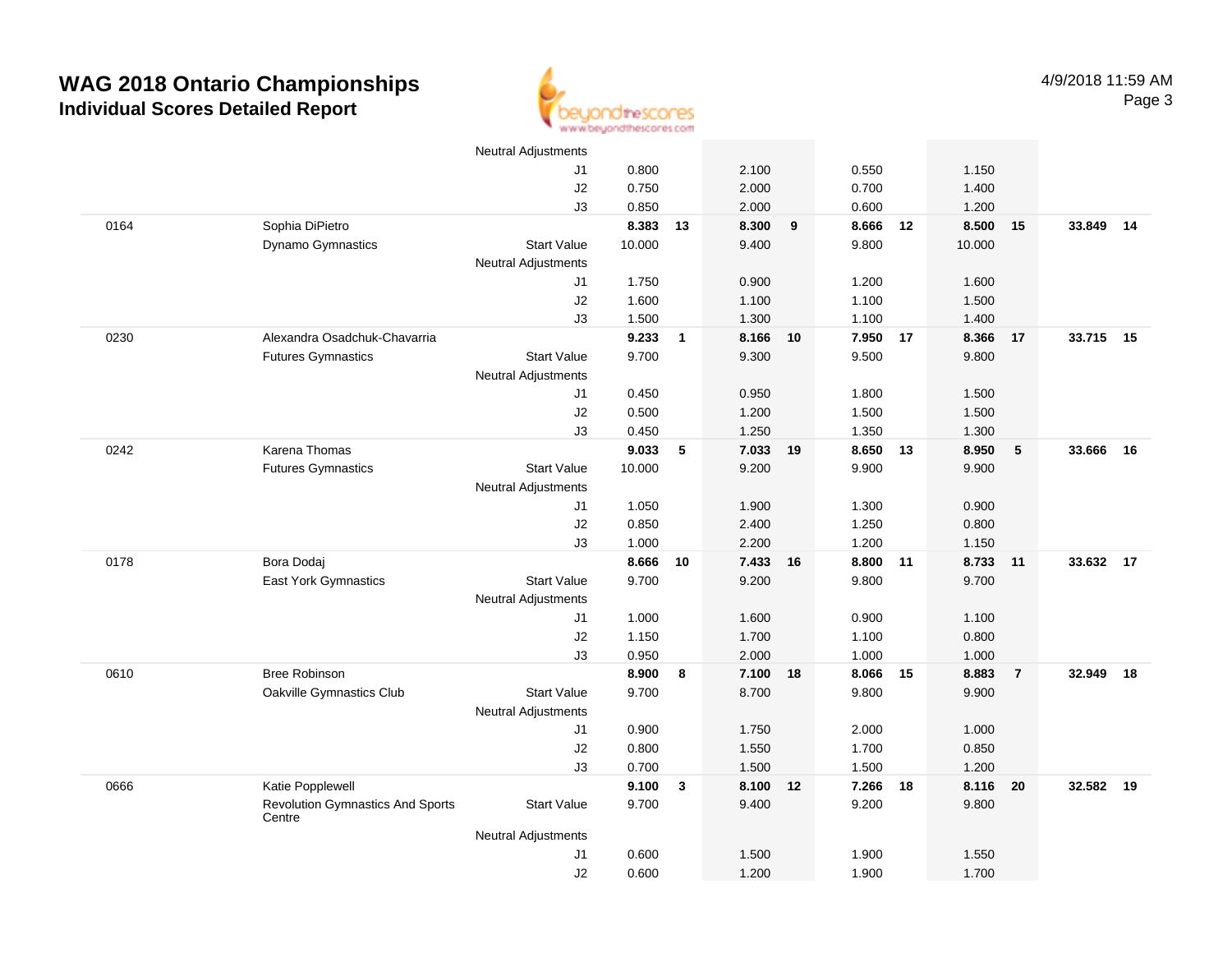

|      |                          | J3                         | 0.600    |                          | 1.200        |                          | 2.000    |    | 1.800 |    |        |     |
|------|--------------------------|----------------------------|----------|--------------------------|--------------|--------------------------|----------|----|-------|----|--------|-----|
| 0598 | Eliane Cousin            |                            | 8.333 14 |                          | 7.466 15     |                          | 7.966    | 16 | 8.233 | 19 | 31.998 | -20 |
|      | Oakville Gymnastics Club | <b>Start Value</b>         | 9.600    |                          | 8.900        |                          | 9.700    |    | 9.700 |    |        |     |
|      |                          | <b>Neutral Adjustments</b> |          |                          |              |                          |          |    |       |    |        |     |
|      |                          | J1                         | 1.400    |                          | 1.350        |                          | 2.000    |    | 1.600 |    |        |     |
|      |                          | J2                         | 1.150    |                          | 1.400        |                          | 1.500    |    | 1.300 |    |        |     |
|      |                          | J3                         | 1.250    |                          | 1.550        |                          | 1.700    |    | 1.500 |    |        |     |
| 0038 | Jessica Whatmore         |                            | X.XXX    | $\overline{\phantom{a}}$ | <b>X.XXX</b> | $\overline{\phantom{a}}$ | 6.700 19 |    | 8.466 | 16 | 15.166 | -21 |
|      | Alpha Gymnastics Academy | <b>Start Value</b>         |          |                          |              |                          | 9.300    |    | 9.700 |    |        |     |
|      |                          | <b>Neutral Adjustments</b> |          |                          |              |                          |          |    |       |    |        |     |
|      |                          | J <sub>1</sub>             |          |                          |              |                          | 2.500    |    | 1.250 |    |        |     |
|      |                          | J <sub>2</sub>             |          |                          |              |                          | 2.650    |    | 1.100 |    |        |     |
|      |                          | J3                         |          |                          |              |                          | 2.650    |    | 1.350 |    |        |     |

#### **Gymnastics Ontario Level 9**

**All Around - Age 14/15**

| ID   | League ID | <b>Name</b>                       |                            | $VT$ # |                | <b>UB</b> | #  | <b>BB</b> | #                       | <b>FX</b> | #              | <b>AA</b> | #              |
|------|-----------|-----------------------------------|----------------------------|--------|----------------|-----------|----|-----------|-------------------------|-----------|----------------|-----------|----------------|
| 0272 |           | Isabella Kowan                    |                            | 9.066  | 5              | 8.516     | 13 | 9.666     | $\overline{\mathbf{1}}$ | 9.450     | $\mathbf{1}$   | 36.698    | 1              |
|      |           | Gemini Gymnastics                 | <b>Start Value</b>         | 9.700  |                | 9.400     |    | 10.000    |                         | 10.000    |                |           |                |
|      |           |                                   | Neutral Adjustments        |        |                |           |    |           |                         |           |                |           |                |
|      |           |                                   | J1                         | 0.600  |                | 0.850     |    | 0.300     |                         | 0.600     |                |           |                |
|      |           |                                   | J2                         | 0.700  |                | 1.000     |    | 0.400     |                         | 0.550     |                |           |                |
|      |           |                                   | J3                         | 0.600  |                | 0.800     |    | 0.300     |                         | 0.500     |                |           |                |
| 0257 |           | Carina Rainho                     |                            | 9.433  | 1              | 8.483     | 14 | 9.300     | $\overline{\mathbf{3}}$ | 9.333     | $\overline{2}$ | 36.549    | $\overline{2}$ |
|      |           | Galaxy                            | <b>Start Value</b>         | 9.700  |                | 9.700     |    | 9.800     |                         | 10.000    |                |           |                |
|      |           |                                   | Neutral Adjustments        |        |                |           |    |           |                         |           |                |           |                |
|      |           |                                   | J1                         | 0.250  |                | 1.350     |    | 0.450     |                         | 0.800     |                |           |                |
|      |           |                                   | J <sub>2</sub>             | 0.300  |                | 1.200     |    | 0.550     |                         | 0.600     |                |           |                |
|      |           |                                   | J3                         | 0.250  |                | 1.100     |    | 0.500     |                         | 0.600     |                |           |                |
| 0080 |           | Hannah Bramwell                   |                            | 8.800  | 11             | 9.066     | 4  | 9.233     | 4                       | 9.216     | 5              | 36.315    | $\mathbf{3}$   |
|      |           | <b>Burlington Gymnastics Club</b> | <b>Start Value</b>         | 9.700  |                | 9.900     |    | 10.000    |                         | 9.900     |                |           |                |
|      |           |                                   | <b>Neutral Adjustments</b> |        |                |           |    |           |                         |           |                |           |                |
|      |           |                                   | J <sub>1</sub>             | 0.800  |                | 0.800     |    | 0.700     |                         | 0.750     |                |           |                |
|      |           |                                   | J2                         | 1.000  |                | 0.850     |    | 0.850     |                         | 0.550     |                |           |                |
|      |           |                                   | J3                         | 0.900  |                | 0.850     |    | 0.750     |                         | 0.750     |                |           |                |
| 0154 |           | Mikaela San Jose                  |                            | 8.966  | $\overline{7}$ | 9.050     | 5  | 8.916     | 9                       | 8.966     | 10             | 35.898    | 4              |
|      |           | <b>Discovery Gymnastics Club</b>  | <b>Start Value</b>         | 9.700  |                | 9.800     |    | 9.900     |                         | 10.000    |                |           |                |
|      |           |                                   | <b>Neutral Adjustments</b> |        |                |           |    |           |                         |           |                |           |                |
|      |           |                                   | J <sub>1</sub>             | 0.650  |                | 0.750     |    | 0.950     |                         | 1.200     |                |           |                |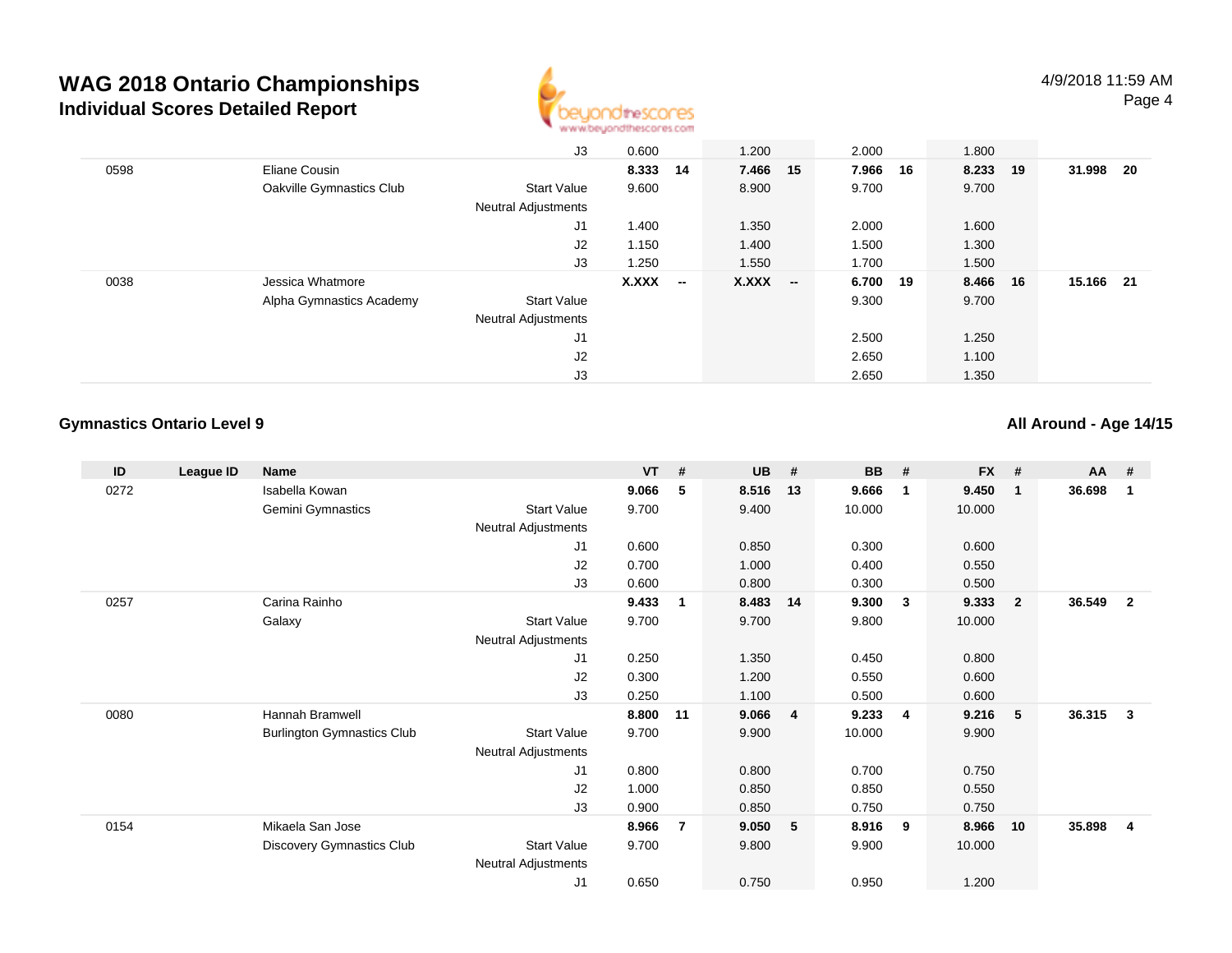

|      |                                 | J2                         | 0.700 |              | 0.850    |                | 1.050    |                         | 1.000  |                         |          |                |
|------|---------------------------------|----------------------------|-------|--------------|----------|----------------|----------|-------------------------|--------|-------------------------|----------|----------------|
|      |                                 | J3                         | 0.850 |              | 0.650    |                | 0.950    |                         | 0.900  |                         |          |                |
| 0516 | Grace Wice                      |                            | 8.816 | 10           | 8.516 13 |                | 9.133    | 5                       | 9.150  | 6                       | 35.615 5 |                |
|      | Manjak's Gymnastics             | <b>Start Value</b>         | 9.700 |              | 9.300    |                | 9.700    |                         | 9.900  |                         |          |                |
|      |                                 | <b>Neutral Adjustments</b> |       |              |          |                |          |                         |        |                         |          |                |
|      |                                 | J1                         | 0.950 |              | 0.650    |                | 0.550    |                         | 0.750  |                         |          |                |
|      |                                 | J2                         | 0.750 |              | 0.800    |                | 0.650    |                         | 0.650  |                         |          |                |
|      |                                 | J3                         | 0.950 |              | 0.900    |                | 0.500    |                         | 0.850  |                         |          |                |
| 0245 | Tendai Zingano                  |                            | 9.216 | $\mathbf{2}$ | 9.316    | $\overline{2}$ | 8.150    | 23                      | 8.866  | 12                      | 35.548   | 6              |
|      | <b>Futures Gymnastics</b>       | <b>Start Value</b>         | 9.700 |              | 10.000   |                | 9.800    |                         | 9.800  |                         |          |                |
|      |                                 | Neutral Adjustments        |       |              |          |                |          |                         |        |                         |          |                |
|      |                                 | J1                         | 0.500 |              | 0.650    |                | 1.600    |                         | 0.900  |                         |          |                |
|      |                                 | J2                         | 0.500 |              | 0.600    |                | 1.850    |                         | 0.800  |                         |          |                |
|      |                                 | J3                         | 0.450 |              | 0.800    |                | 1.500    |                         | 1.100  |                         |          |                |
| 0278 | Ava Sorrento                    |                            | 8.850 | 9            | 8.683    | 9              | 8.666 14 |                         | 9.333  | $\overline{2}$          | 35.532   | $\overline{7}$ |
|      | Gemini Gymnastics               | <b>Start Value</b>         | 9.700 |              | 9.300    |                | 10.000   |                         | 9.900  |                         |          |                |
|      |                                 | <b>Neutral Adjustments</b> |       |              |          |                |          |                         |        |                         |          |                |
|      |                                 | J1                         | 0.950 |              | 0.550    |                | 1.100    |                         | 0.600  |                         |          |                |
|      |                                 | J2                         | 0.750 |              | 0.600    |                | 1.300    |                         | 0.550  |                         |          |                |
|      |                                 | J3                         | 0.850 |              | 0.700    |                | 1.600    |                         | 0.550  |                         |          |                |
| 0174 | Hannah Chan                     |                            | 8.750 | 12           | 9.200    | 3              | 8.633    | 15                      | 8.866  | 12                      | 35.449   | 8              |
|      | East York Gymnastics            | <b>Start Value</b>         | 9.700 |              | 9.900    |                | 9.800    |                         | 9.800  |                         |          |                |
|      |                                 | <b>Neutral Adjustments</b> |       |              |          |                |          |                         |        |                         |          |                |
|      |                                 | J1                         | 0.950 |              | 0.700    |                | 1.000    |                         | 0.950  |                         |          |                |
|      |                                 | J2                         | 0.900 |              | 0.600    |                | 1.300    |                         | 1.000  |                         |          |                |
|      |                                 | J3                         | 1.000 |              | 0.800    |                | 1.200    |                         | 0.850  |                         |          |                |
| 0487 | Shayla Kellett                  |                            | 8.683 | 14           | 8.700    | 8              | 8.550    | 18                      | 9.316  | $\overline{\mathbf{3}}$ | 35.249   | 9              |
|      | London Gym Academy              | <b>Start Value</b>         | 9.700 |              | 9.800    |                | 9.900    |                         | 9.900  |                         |          |                |
|      |                                 | <b>Neutral Adjustments</b> |       |              |          |                |          |                         |        |                         |          |                |
|      |                                 | J1                         | 1.000 |              | 1.250    |                | 1.450    |                         | 0.650  |                         |          |                |
|      |                                 | $\sf J2$                   | 1.100 |              | 1.100    |                | 1.300    |                         | 0.500  |                         |          |                |
|      |                                 | J3                         | 0.950 |              | 0.950    |                | 1.300    |                         | 0.600  |                         |          |                |
| 0138 | Robin Tarnocai                  |                            | 7.933 | 25           | 8.533 12 |                | 9.400    | $\overline{\mathbf{2}}$ | 9.250  | $\overline{4}$          | 35.116   | 10             |
|      | Corona Competitive              | <b>Start Value</b>         | 9.700 |              | 9.700    |                | 9.900    |                         | 10.000 |                         |          |                |
|      |                                 | <b>Neutral Adjustments</b> |       |              |          |                |          |                         |        |                         |          |                |
|      |                                 | J1                         | 1.950 |              | 1.100    |                | 0.600    |                         | 0.750  |                         |          |                |
|      |                                 | J2                         | 1.650 |              | 1.400    |                | 0.550    |                         | 0.700  |                         |          |                |
|      |                                 | J3                         | 1.700 |              | 1.000    |                | 0.350    |                         | 0.800  |                         |          |                |
| 0813 | <b>Brooke Rutledge</b>          |                            | 8.550 | 16           | 8.583    | 10             | 8.950    | - 8                     | 9.033  | $\overline{7}$          | 35.116   | 10             |
|      | <b>Twisters Gymnastics Club</b> | <b>Start Value</b>         | 9.700 |              | 9.800    |                | 9.800    |                         | 9.700  |                         |          |                |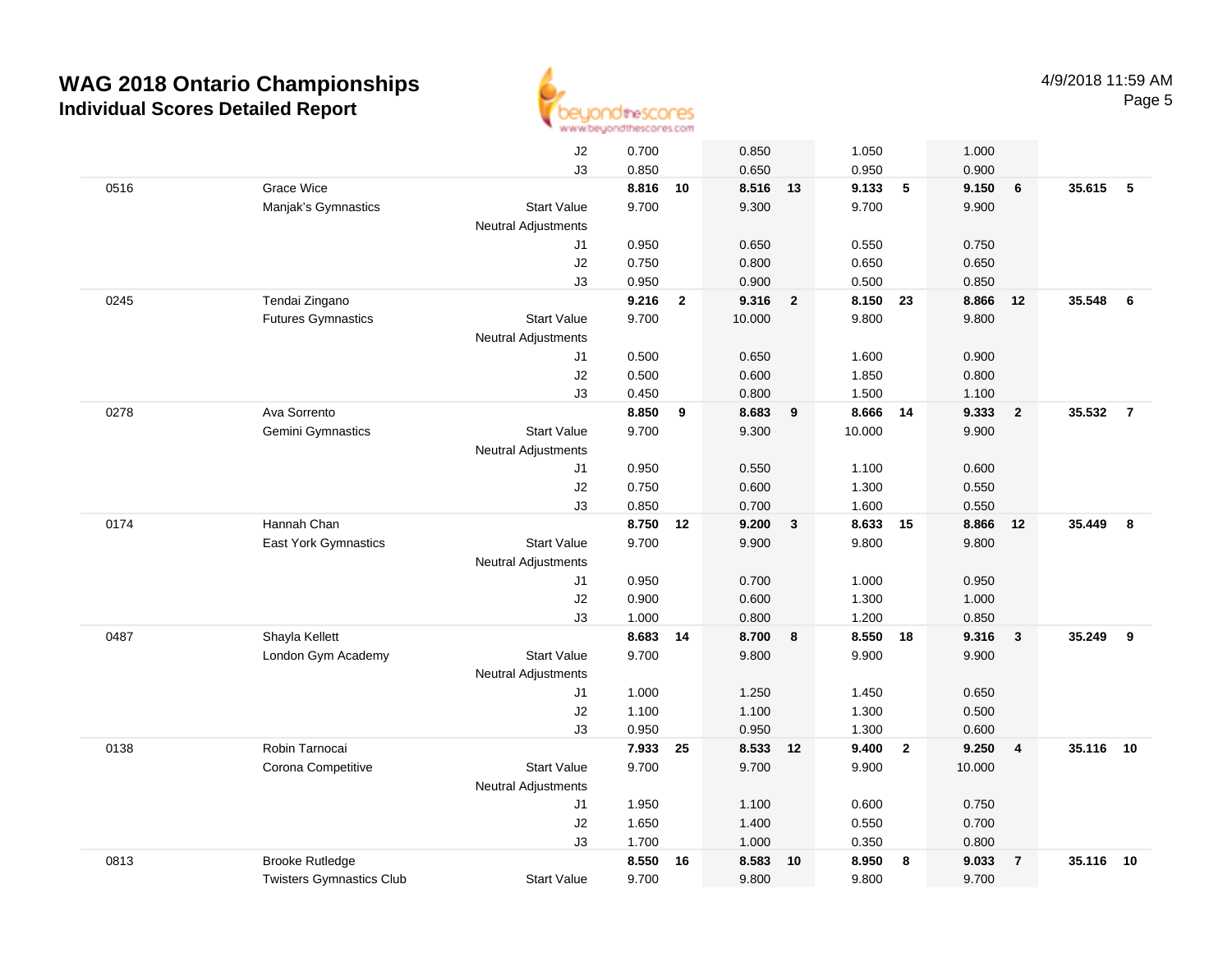

|      |                              | <b>Neutral Adjustments</b> |        |              |          |                         |          |    |       |                |           |    |
|------|------------------------------|----------------------------|--------|--------------|----------|-------------------------|----------|----|-------|----------------|-----------|----|
|      |                              | J1                         | 1.200  |              | 1.150    |                         | 0.750    |    | 0.700 |                |           |    |
|      |                              | J2                         | 1.150  |              | 1.150    |                         | 1.000    |    | 0.600 |                |           |    |
|      |                              | J3                         | 1.100  |              | 1.350    |                         | 0.800    |    | 0.700 |                |           |    |
| 0681 | <b>Grace Giroux</b>          |                            | 8.433  | 18           | 8.866    | $\overline{7}$          | 8.883    | 10 | 8.733 | 14             | 34.915 11 |    |
|      | Rose City Gymnastics         | <b>Start Value</b>         | 9.700  |              | 9.800    |                         | 9.700    |    | 9.800 |                |           |    |
|      |                              | <b>Neutral Adjustments</b> |        |              |          |                         |          |    |       |                |           |    |
|      |                              | J1                         | 1.200  |              | 0.900    |                         | 0.800    |    | 1.100 |                |           |    |
|      |                              | J2                         | 1.250  |              | 1.100    |                         | 0.750    |    | 0.900 |                |           |    |
|      |                              | J3                         | 1.350  |              | 0.800    |                         | 0.900    |    | 1.200 |                |           |    |
| 0244 | Samantha Werstuck            |                            | 7.933  | 25           | 9.350    | $\overline{\mathbf{1}}$ | 8.616 16 |    | 9.000 | 9              | 34.899    | 12 |
|      | <b>Futures Gymnastics</b>    | <b>Start Value</b>         | 9.700  |              | 10.000   |                         | 9.800    |    | 9.800 |                |           |    |
|      |                              | <b>Neutral Adjustments</b> |        |              |          |                         |          |    |       |                |           |    |
|      |                              | J1                         | 1.900  |              | 0.650    |                         | 1.150    |    | 0.800 |                |           |    |
|      |                              | J2                         | 1.650  |              | 0.750    |                         | 1.300    |    | 0.800 |                |           |    |
|      |                              | J3                         | 1.750  |              | 0.550    |                         | 1.100    |    | 0.800 |                |           |    |
| 0288 | Jennifer Elizarov            |                            | 9.166  | $\mathbf{3}$ | 8.066 19 |                         | 8.883    | 10 | 8.733 | 14             | 34.848    | 13 |
|      | <b>Glendon Gymnastics</b>    | <b>Start Value</b>         | 9.700  |              | 9.700    |                         | 9.900    |    | 9.800 |                |           |    |
|      |                              | <b>Neutral Adjustments</b> |        |              |          |                         |          |    |       |                |           |    |
|      |                              | J1                         | 0.500  |              | 1.550    |                         | 1.100    |    | 1.000 |                |           |    |
|      |                              | $\sf J2$                   | 0.600  |              | 1.750    |                         | 0.950    |    | 1.000 |                |           |    |
|      |                              | J3                         | 0.500  |              | 1.600    |                         | 1.000    |    | 1.200 |                |           |    |
| 0821 | Christiana Collins           |                            | 8.850  | 9            | 9.016    | 6                       | 8.316    | 22 | 8.583 | 17             | 34.765    | 14 |
|      | <b>Ultimate Gymnastics</b>   | <b>Start Value</b>         | 9.700  |              | 9.900    |                         | 9.700    |    | 9.700 |                |           |    |
|      |                              | <b>Neutral Adjustments</b> |        |              |          |                         |          |    |       |                |           |    |
|      |                              | J1                         | 0.750  |              | 0.800    |                         | 1.400    |    | 1.100 |                |           |    |
|      |                              | J2                         | 0.900  |              | 0.950    |                         | 1.450    |    | 1.100 |                |           |    |
|      |                              | J3                         | 0.900  |              | 0.900    |                         | 1.300    |    | 1.150 |                |           |    |
| 0322 | Jamie Young                  |                            | 8.566  | 15           | 8.283    | 16                      | 8.766 11 |    | 9.000 | 9              | 34.615 15 |    |
|      | <b>Gold Medal Gymnastics</b> | <b>Start Value</b>         | 10.000 |              | 9.800    |                         | 9.700    |    | 9.800 |                |           |    |
|      |                              | <b>Neutral Adjustments</b> |        |              |          |                         |          |    |       |                |           |    |
|      |                              | J1                         | 1.300  |              | 1.550    |                         | 0.950    |    | 0.750 |                |           |    |
|      |                              | J2                         | 1.500  |              | 1.350    |                         | 0.950    |    | 0.750 |                |           |    |
|      |                              | J3                         | 1.500  |              | 1.650    |                         | 0.900    |    | 0.900 |                |           |    |
| 0216 | <b>Emily Duncan</b>          |                            | 8.933  | 8            | 7.583 24 |                         | 9.033    | 6  | 9.033 | $\overline{7}$ | 34.582    | 16 |
|      | <b>Futures Gymnastics</b>    | <b>Start Value</b>         | 9.700  |              | 9.200    |                         | 9.800    |    | 9.900 |                |           |    |
|      |                              | <b>Neutral Adjustments</b> |        |              |          |                         |          |    |       |                |           |    |
|      |                              | J1                         | 0.800  |              | 1.700    |                         | 0.900    |    | 0.850 |                |           |    |
|      |                              | J2                         | 0.750  |              | 1.500    |                         | 0.700    |    | 1.000 |                |           |    |
|      |                              | J3                         | 0.750  |              | 1.650    |                         | 0.700    |    | 0.750 |                |           |    |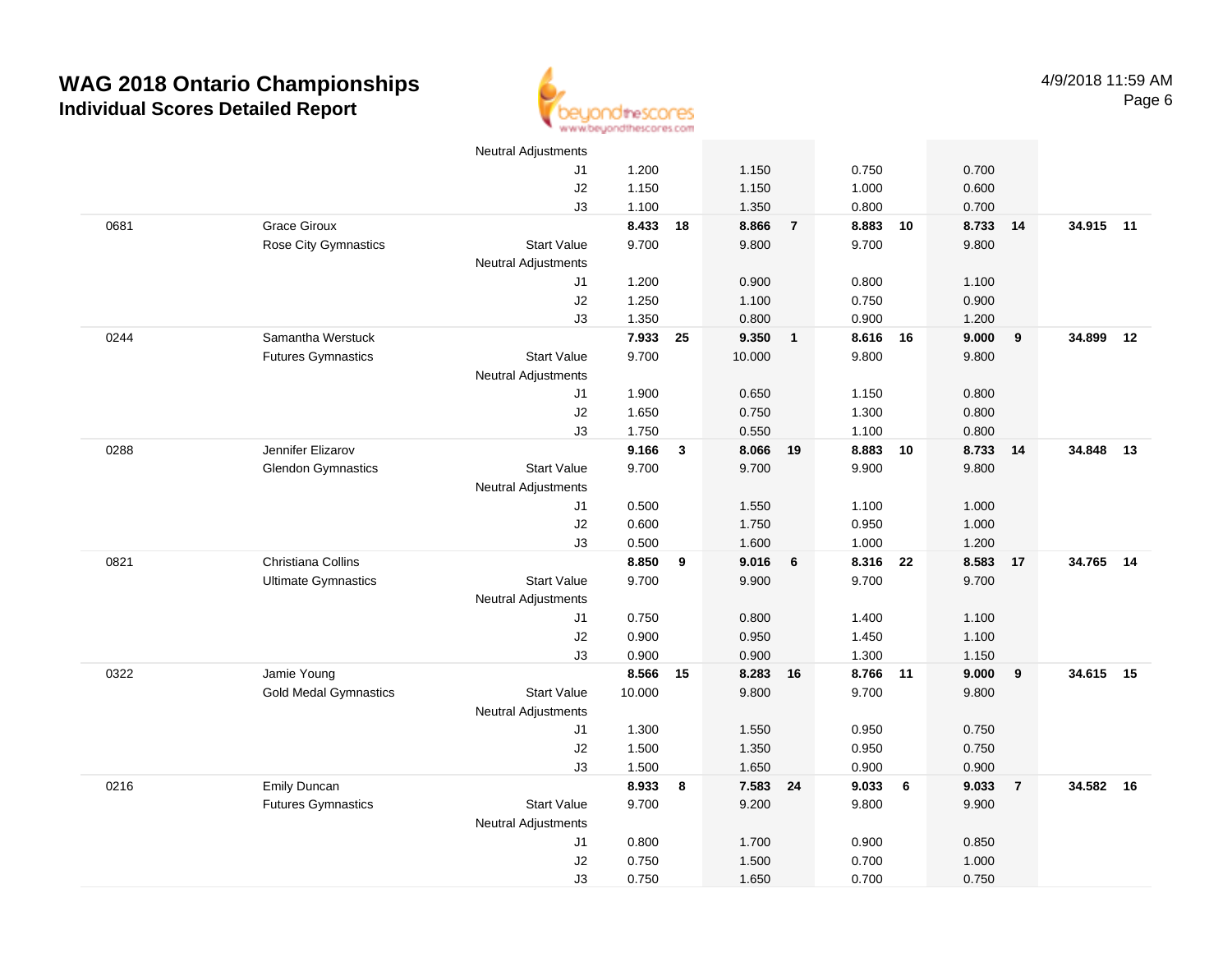

| 0594 | Avery Brown                    |                            | 8.550          | 16 | 8.566          | 11 | 8.700 13       |                | 8.566          | - 18           | 34.382 17 |      |
|------|--------------------------------|----------------------------|----------------|----|----------------|----|----------------|----------------|----------------|----------------|-----------|------|
|      | Oakville Gymnastics Club       | <b>Start Value</b>         | 9.700          |    | 9.800          |    | 9.700          |                | 9.700          |                |           |      |
|      |                                | <b>Neutral Adjustments</b> |                |    |                |    |                |                |                |                |           |      |
|      |                                | J1                         | 1.100          |    | 1.400          |    | 1.000          |                | 1.000          |                |           |      |
|      |                                | J2                         | 1.250          |    | 1.100          |    | 0.900          |                | 1.300          |                |           |      |
|      |                                | J3                         | 1.100          |    | 1.200          |    | 1.100          |                | 1.100          |                |           |      |
| 0868 | Claire Emili                   |                            | 9.000          | 6  | 8.050          | 20 | 7.966          | - 25           | 9.033          | $\overline{7}$ | 34.049    | 18   |
|      | <b>World Class Gymnastics</b>  | <b>Start Value</b>         | 9.700          |    | 9.700          |    | 9.700          |                | 9.900          |                |           |      |
|      |                                | <b>Neutral Adjustments</b> |                |    |                |    |                |                |                |                |           |      |
|      |                                | J1                         | 0.700          |    | 1.550          |    | 1.800          |                | 1.000          |                |           |      |
|      |                                | J2                         | 0.700          |    | 1.800          |    | 1.800          |                | 0.700          |                |           |      |
| 0465 | Abigail Passy                  | J3                         | 0.700<br>8.383 | 19 | 1.600<br>8.150 | 17 | 1.600<br>8.750 | 12             | 0.900<br>8.700 | 15             | 33.983    | - 19 |
|      | Kitchener-Waterloo Gymnastics  | <b>Start Value</b>         | 9.700          |    | 9.800          |    | 9.800          |                | 9.800          |                |           |      |
|      |                                | <b>Neutral Adjustments</b> |                |    |                |    |                |                | $-0.100$       |                |           |      |
|      |                                | J1                         | 1.500          |    | 1.500          |    | 1.300          |                | 0.900          |                |           |      |
|      |                                | J2                         | 1.150          |    | 1.600          |    | 0.950          |                | 1.000          |                |           |      |
|      |                                | J3                         | 1.300          |    | 1.850          |    | 0.900          |                | 1.100          |                |           |      |
| 0773 | Adrianna Hynes                 |                            | 8.933          | 8  | 7.700 23       |    | 8.400 21       |                | 8.933          | 11             | 33.966 20 |      |
|      | <b>Tristar Gymnastics Club</b> | <b>Start Value</b>         | 9.600          |    | 8.700          |    | 9.800          |                | 9.900          |                |           |      |
|      |                                | <b>Neutral Adjustments</b> |                |    |                |    |                |                |                |                |           |      |
|      |                                | J1                         | 0.750          |    | 0.950          |    | 1.400          |                | 1.050          |                |           |      |
|      |                                | J2                         | 0.650          |    | 1.050          |    | 1.550          |                | 0.800          |                |           |      |
|      |                                | J3                         | 0.600          |    | 1.000          |    | 1.250          |                | 1.050          |                |           |      |
| 0611 | Soraya Shahani                 |                            | 8.450          | 17 | 7.850          | 22 | 8.583          | 17             | 9.016          | 8              | 33.899    | 21   |
|      | Oakville Gymnastics Club       | <b>Start Value</b>         | 9.600          |    | 9.800          |    | 9.700          |                | 9.900          |                |           |      |
|      |                                | <b>Neutral Adjustments</b> |                |    |                |    |                |                |                |                |           |      |
|      |                                | J1                         | 1.250          |    | 1.850          |    | 1.150          |                | 0.850          |                |           |      |
|      |                                | J2                         | 1.100          |    | 2.100          |    | 1.050          |                | 0.800          |                |           |      |
|      |                                | J3                         | 1.100          |    | 1.900          |    | 1.150          |                | 1.000          |                |           |      |
| 0321 | Rebecca Sandro                 |                            | 8.433 18       |    | 8.066          | 19 | 8.133 24       |                | 8.816          | 13             | 33.448 22 |      |
|      | <b>Gold Medal Gymnastics</b>   | <b>Start Value</b>         | 9.700          |    | 9.300          |    | 9.800          |                | 9.800          |                |           |      |
|      |                                | <b>Neutral Adjustments</b> |                |    |                |    |                |                |                |                |           |      |
|      |                                | J1                         | 1.400          |    | 1.150          |    | 1.700          |                | 0.950          |                |           |      |
|      |                                | J2                         | 1.100          |    | 1.250          |    | 1.700          |                | 0.900          |                |           |      |
|      |                                | J3                         | 1.300          |    | 1.300          |    | 1.600          |                | 1.100          |                |           |      |
| 0558 | Phoenix de Paz                 |                            | 8.150          | 22 | 8.083          | 18 | 8.966          | $\overline{7}$ | 8.233          | 23             | 33.432 23 |      |
|      | <b>Milton Springers</b>        | <b>Start Value</b>         | 9.700          |    | 9.200          |    | 10.000         |                | 9.800          |                |           |      |
|      |                                | <b>Neutral Adjustments</b> |                |    |                |    |                |                |                |                |           |      |
|      |                                | J1                         | 1.550          |    | 1.300          |    | 1.000          |                | 1.700          |                |           |      |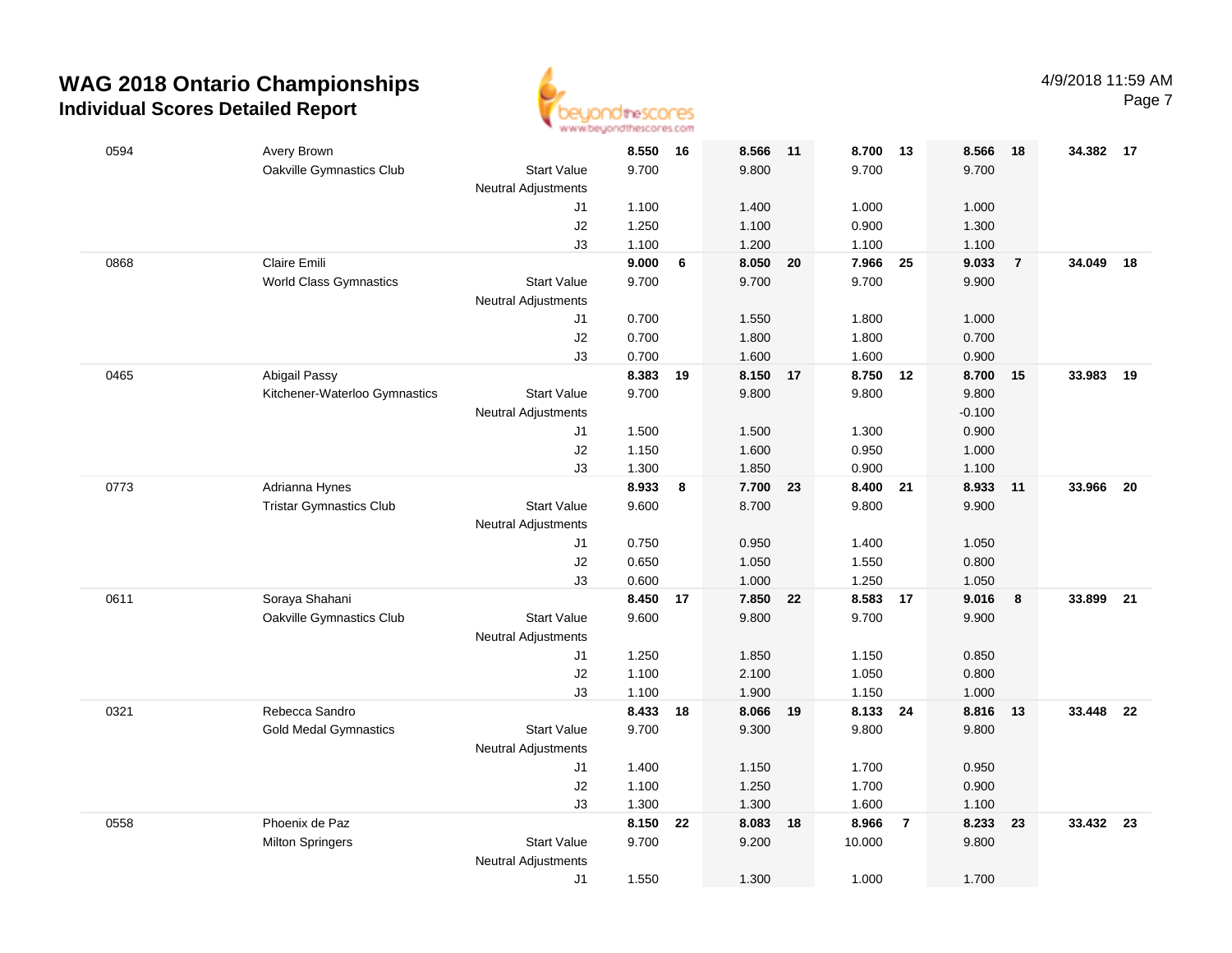

|      |                                     | J2                         | 1.700          |                | 1.000          |        | 1.100          |    | 1.500          |    |           |    |
|------|-------------------------------------|----------------------------|----------------|----------------|----------------|--------|----------------|----|----------------|----|-----------|----|
|      |                                     | J3                         | 1.400          |                | 1.050          |        | 1.000          |    | 1.500          |    |           |    |
| 0861 | Martina Rubino                      |                            | 8.450          | 17             | 7.266          | 26     | 8.666          | 14 | 8.650          | 16 | 33.032 24 |    |
|      | Woodbridge Academy of<br>Gymnastics | <b>Start Value</b>         | 10.000         |                | 9.800          |        | 9.800          |    | 9.800          |    |           |    |
|      |                                     | <b>Neutral Adjustments</b> |                |                |                |        |                |    |                |    |           |    |
|      |                                     | J1                         | 1.550          |                | 2.600          |        | 1.200          |    | 1.150          |    |           |    |
|      |                                     | J2                         | 1.600          |                | 2.700          |        | 1.000          |    | 1.000          |    |           |    |
|      |                                     | J3                         | 1.500          |                | 2.300          |        | 1.200          |    | 1.300          |    |           |    |
| 0160 | Kayla Barry                         |                            | 8.733          | 13             | 6.833 27       |        | 8.616          | 16 | 8.400          | 20 | 32.582    | 25 |
|      | Dynamo Gymnastics                   | <b>Start Value</b>         | 9.700          |                | 9.700          |        | 9.700          |    | 9.700          |    |           |    |
|      |                                     | Neutral Adjustments        |                |                |                |        |                |    |                |    |           |    |
|      |                                     | J1                         | 1.000          |                | 2.750          |        | 1.050          |    | 1.400          |    |           |    |
|      |                                     | J2                         | 0.900          |                | 3.050          |        | 1.150          |    | 1.300          |    |           |    |
|      |                                     | J3                         | 1.000          |                | 2.800          |        | 1.050          |    | 1.200          |    |           |    |
| 0466 | Sequoya Provencher                  |                            | 9.133          | $\overline{4}$ | 6.500          | 29     | 8.500          | 19 | 8.366          | 21 | 32.499    | 26 |
|      | Kitchener-Waterloo Gymnastics       | <b>Start Value</b>         | 9.700          |                | 8.400          |        | 9.800          |    | 10.000         |    |           |    |
|      |                                     | <b>Neutral Adjustments</b> |                |                |                |        |                |    |                |    |           |    |
|      |                                     | J1                         | 0.650          |                | 1.850          |        | 1.400          |    | 1.500          |    |           |    |
|      |                                     | J2<br>J3                   | 0.450<br>0.600 |                | 1.900<br>1.950 |        | 1.300<br>1.200 |    | 1.800<br>1.600 |    |           |    |
| 0823 | <b>Emily Ukrainec</b>               |                            | 8.066          | 24             | 7.450          | 25     | 8.400          | 21 | 8.550          | 19 | 32.466    | 27 |
|      | <b>Ultimate Gymnastics</b>          | <b>Start Value</b>         | 9.000          |                | 9.700          |        | 9.700          |    | 9.700          |    |           |    |
|      |                                     | <b>Neutral Adjustments</b> |                |                |                |        | $-0.100$       |    |                |    |           |    |
|      |                                     | J1                         | 0.900          |                | 2.250          |        | 1.100          |    | 1.100          |    |           |    |
|      |                                     | J2                         | 1.000          |                | 2.300          |        | 1.200          |    | 1.200          |    |           |    |
|      |                                     | J3                         | 0.900          |                | 2.200          |        | 1.300          |    | 1.150          |    |           |    |
| 0302 | Justine Blanchard                   |                            | 7.583          | 27             | 7.900          | 21     | 7.050          | 28 | 8.566          | 18 | 31.099    | 28 |
|      | <b>Global Gymnastics</b>            | <b>Start Value</b>         | 8.600          |                | 9.200          |        | 9.200          |    | 9.800          |    |           |    |
|      |                                     | <b>Neutral Adjustments</b> |                |                |                |        |                |    |                |    |           |    |
|      |                                     | J1                         | 1.050          |                | 1.250          |        | 2.100          |    | 1.300          |    |           |    |
|      |                                     | J2                         | 0.900          |                | 1.450          |        | 2.150          |    | 1.100          |    |           |    |
|      |                                     | J3                         | 1.100          |                | 1.200          |        | 2.200          |    | 1.300          |    |           |    |
| 0479 | <b>Sydney Weiss</b>                 |                            | 8.166          | 21             | 6.516          | 28     | 7.150 27       |    | 8.033          | 24 | 29.865    | 29 |
|      | London Beje Gymnastics              | <b>Start Value</b>         | 9.700          |                | 9.200          |        | 9.300          |    | 9.500          |    |           |    |
|      |                                     | <b>Neutral Adjustments</b> |                |                |                |        |                |    |                |    |           |    |
|      |                                     | J1                         | 1.600          |                | 2.550          |        | 2.200          |    | 1.400          |    |           |    |
|      |                                     | $\sf J2$                   | 1.400          |                | 2.850          |        | 2.400          |    | 1.500          |    |           |    |
|      |                                     | J3                         | 1.600          |                | 2.650          |        | 1.850          |    | 1.500          |    |           |    |
| 0215 | Meghan Dixon                        |                            | 8.366          | 20             | <b>X.XXX</b>   | $\sim$ | 8.483          | 20 | 8.350          | 22 | 25.199    | 30 |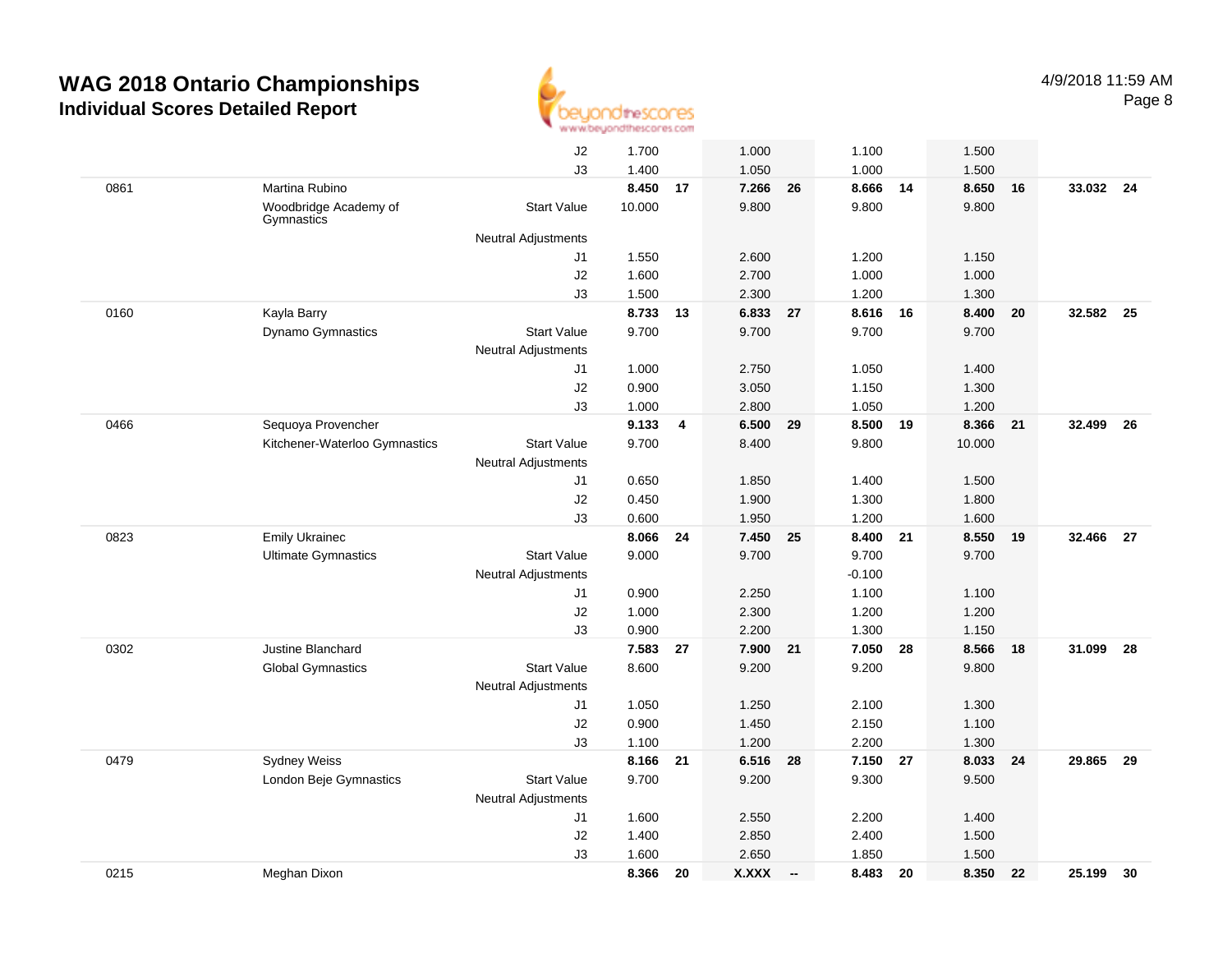

|      | <b>Futures Gymnastics</b>      | <b>Start Value</b><br><b>Neutral Adjustments</b> | 9.700    |    |              |                          | 9.800 | 9.800                  |        |           |    |
|------|--------------------------------|--------------------------------------------------|----------|----|--------------|--------------------------|-------|------------------------|--------|-----------|----|
|      |                                | J1                                               | 1.300    |    |              |                          | 1.400 | 1.250                  |        |           |    |
|      |                                | J2                                               | 1.400    |    |              |                          | 1.450 | 1.450                  |        |           |    |
|      |                                | J3                                               | 1.300    |    |              |                          | 1.100 | 1.650                  |        |           |    |
| 0406 | Marisol Toupin                 |                                                  | 7.633    | 26 | <b>X.XXX</b> | $\overline{\phantom{a}}$ | 7.516 | 8.366<br>26            | 21     | 23.515    | 31 |
|      | Sudbury Laurels                | <b>Start Value</b>                               | 9.700    |    |              |                          | 9.800 | 9.700                  |        |           |    |
|      |                                | <b>Neutral Adjustments</b>                       |          |    |              |                          |       |                        |        |           |    |
|      |                                | J1                                               | 2.050    |    |              |                          | 2.400 | 1.500                  |        |           |    |
|      |                                | J2                                               | 1.950    |    |              |                          | 2.100 | 1.200                  |        |           |    |
|      |                                | J3                                               | 2.200    |    |              |                          | 2.350 | 1.300                  |        |           |    |
| 0708 | Isabella Musca                 |                                                  | 8.100 23 |    | 8.450 15     |                          | X.XXX | <b>X.XXX</b><br>$\sim$ | $\sim$ | 16.550 32 |    |
|      | Shenderey Gymnastics Institute | <b>Start Value</b>                               | 9.700    |    | 9.800        |                          |       |                        |        |           |    |
|      |                                | <b>Neutral Adjustments</b>                       |          |    |              |                          |       |                        |        |           |    |
|      |                                | J1                                               | 1.550    |    | 1.450        |                          |       |                        |        |           |    |
|      |                                | J <sub>2</sub>                                   | 1.650    |    | 1.300        |                          |       |                        |        |           |    |
|      |                                | J3                                               | 1.600    |    | 1.300        |                          |       |                        |        |           |    |

#### **Gymnastics Ontario Level 9**

**All Around - Age 16+**

| ID   | League ID | Name                              |                            | <b>VT</b> | #              | <b>UB</b> | #                       | <b>BB</b> | #                       | <b>FX</b> | # | $AA$ # |                |
|------|-----------|-----------------------------------|----------------------------|-----------|----------------|-----------|-------------------------|-----------|-------------------------|-----------|---|--------|----------------|
| 0089 |           | Kyla Dickson                      |                            | 8.950     | 6              | 9.300     | -1                      | 9.433     | $\overline{\mathbf{2}}$ | 8.983     | 3 | 36.666 |                |
|      |           | <b>Burlington Gymnastics Club</b> | <b>Start Value</b>         | 9.700     |                | 9.900     |                         | 9.900     |                         | 10.000    |   |        |                |
|      |           |                                   | <b>Neutral Adjustments</b> |           |                |           |                         |           |                         |           |   |        |                |
|      |           |                                   | J1                         | 0.800     |                | 0.650     |                         | 0.500     |                         | 1.000     |   |        |                |
|      |           |                                   | J2                         | 0.750     |                | 0.550     |                         | 0.400     |                         | 0.900     |   |        |                |
|      |           |                                   | J3                         | 0.700     |                | 0.600     |                         | 0.500     |                         | 1.150     |   |        |                |
| 0106 |           | <b>Tessa Wismer</b>               |                            | 8.766     | 9              | 8.666     | $\overline{\mathbf{3}}$ | 9.400     | -3                      | 9.100     | 1 | 35.932 | $\overline{2}$ |
|      |           | <b>Burlington Gymnastics Club</b> | <b>Start Value</b>         | 9.700     |                | 9.700     |                         | 9.800     |                         | 10.000    |   |        |                |
|      |           |                                   | <b>Neutral Adjustments</b> |           |                |           |                         |           |                         |           |   |        |                |
|      |           |                                   | J1                         | 1.050     |                | 0.900     |                         | 0.450     |                         | 0.900     |   |        |                |
|      |           |                                   | J2                         | 0.850     |                | 1.050     |                         | 0.400     |                         | 0.800     |   |        |                |
|      |           |                                   | J3                         | 0.900     |                | 1.150     |                         | 0.350     |                         | 1.000     |   |        |                |
| 0378 |           | Jenna Cherepacha                  |                            | 9.150     | $\overline{4}$ | 8.816     | $\overline{\mathbf{2}}$ | 8.633     | -8                      | 8.816     | 5 | 35.415 | $\mathbf{3}$   |
|      |           | Gymnastics Mississauga            | <b>Start Value</b>         | 10.000    |                | 9.700     |                         | 9.800     |                         | 9.900     |   |        |                |
|      |           |                                   | <b>Neutral Adjustments</b> |           |                |           |                         |           |                         |           |   |        |                |
|      |           |                                   | J1                         | 0.900     |                | 0.850     |                         | 1.400     |                         | 1.150     |   |        |                |
|      |           |                                   | J2                         | 0.800     |                | 0.950     |                         | 1.000     |                         | 0.900     |   |        |                |
|      |           |                                   | J3                         | 0.850     |                | 0.850     |                         | 1.100     |                         | 1.200     |   |        |                |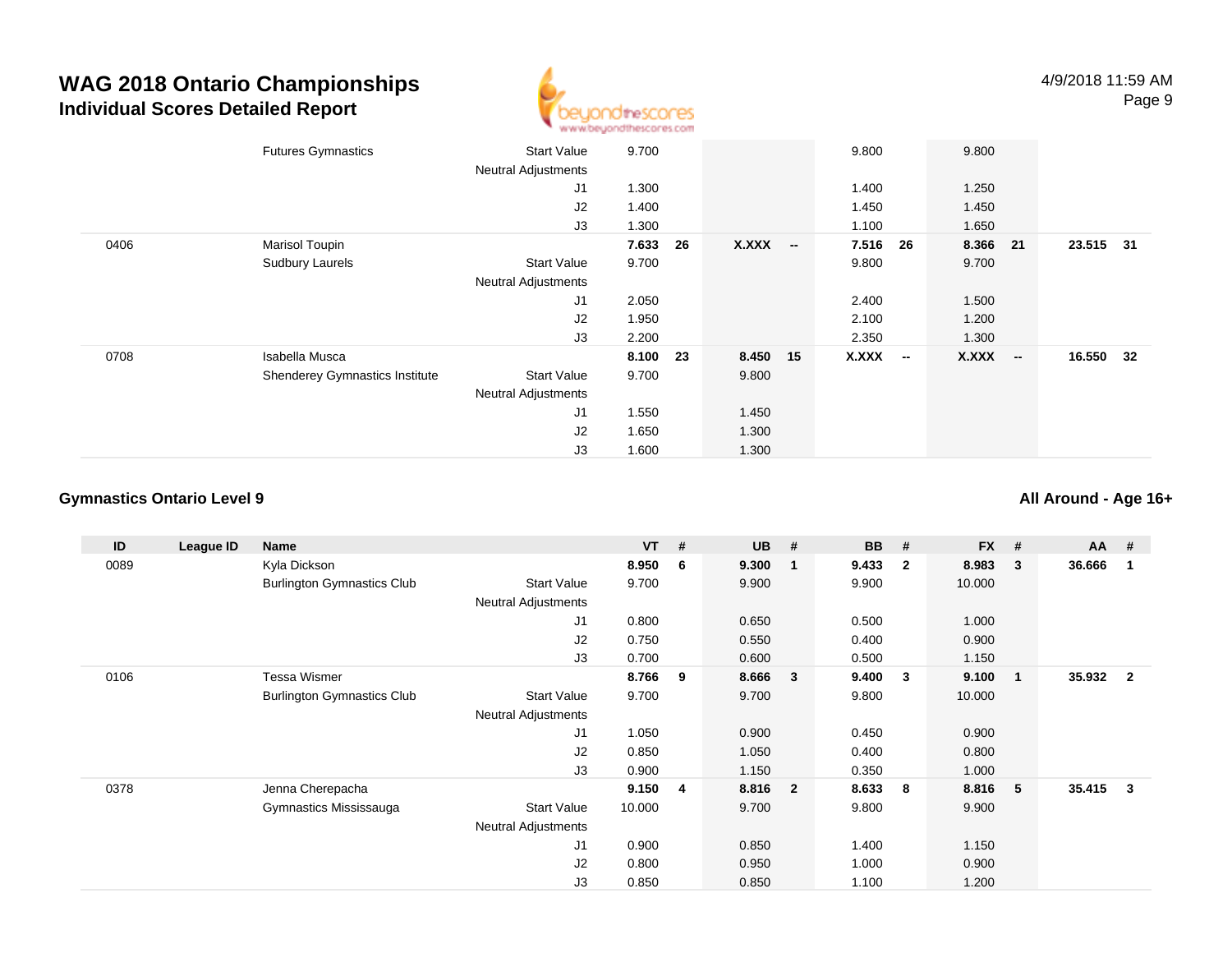

Page 10

| 0778 |         | Mila Puseljic                   |                            | 9.333          | $\overline{1}$ | 8.650          | 4                       | 9.433          | $\overline{\mathbf{2}}$ | 7.800          | -14            | 35.216   | $\overline{4}$ |
|------|---------|---------------------------------|----------------------------|----------------|----------------|----------------|-------------------------|----------------|-------------------------|----------------|----------------|----------|----------------|
|      |         | <b>Tristar Gymnastics Club</b>  | <b>Start Value</b>         | 10.000         |                | 9.300          |                         | 9.900          |                         | 9.700          |                |          |                |
|      |         |                                 | <b>Neutral Adjustments</b> |                |                |                |                         |                |                         | $-0.100$       |                |          |                |
|      |         |                                 | J1                         | 0.700          |                | 0.650          |                         | 0.500          |                         | 1.800          |                |          |                |
|      |         |                                 | J2                         | 0.500          |                | 0.750          |                         | 0.500          |                         | 1.800          |                |          |                |
|      |         |                                 | J3                         | 0.800          |                | 0.550          |                         | 0.400          |                         | 1.800          |                |          |                |
| 0687 |         | Adeline Arbouw                  |                            | 8.600          | 11             | 8.483          | $\sqrt{5}$              | 9.550          | $\overline{\mathbf{1}}$ | 8.466          | 10             | 35.099   | $\sqrt{5}$     |
|      |         | Sault Ste Marie Gymnastics Club | <b>Start Value</b>         | 9.700          |                | 9.700          |                         | 10.000         |                         | 10.000         |                |          |                |
|      |         |                                 | Neutral Adjustments        | 1.100          |                |                |                         |                |                         |                |                |          |                |
|      |         |                                 | J1<br>J2                   | 1.050          |                | 1.300<br>1.000 |                         | 0.450<br>0.450 |                         | 1.500<br>1.400 |                |          |                |
|      |         |                                 | J3                         | 1.150          |                | 1.350          |                         | 0.450          |                         | 1.700          |                |          |                |
| 0763 | 1028159 | Jesse Weaver                    |                            | 8.800          | 8              | 7.983          | 8                       | 9.183          | $\overline{4}$          | 8.816          | 5              | 34.782 6 |                |
|      |         | Trillium GC                     | Start Value                | 9.700          |                | 9.900          |                         | 9.900          |                         | 9.900          |                |          |                |
|      |         |                                 | Neutral Adjustments        |                |                |                |                         |                |                         |                |                |          |                |
|      |         |                                 | J1                         | 0.900          |                | 1.750          |                         | 0.900          |                         | 1.100          |                |          |                |
|      |         |                                 | J2                         | 0.850          |                | 2.000          |                         | 0.650          |                         | 0.950          |                |          |                |
|      |         |                                 | J3                         | 0.950          |                | 2.000          |                         | 0.600          |                         | 1.200          |                |          |                |
| 0182 |         | <b>Tara Knezevic</b>            |                            | 8.500          | 13             | 8.816          | $\overline{\mathbf{2}}$ | 8.116 13       |                         | 8.700          | $\overline{7}$ | 34.132   | $\overline{7}$ |
|      |         | <b>East York Gymnastics</b>     | <b>Start Value</b>         | 9.700          |                | 9.900          |                         | 9.300          |                         | 10.000         |                |          |                |
|      |         |                                 | <b>Neutral Adjustments</b> |                |                |                |                         |                |                         |                |                |          |                |
|      |         |                                 | J1                         | 1.200          |                | 1.100          |                         | 1.200          |                         | 1.150          |                |          |                |
|      |         |                                 | J2                         | 1.200          |                | 1.200          |                         | 1.100          |                         | 1.400          |                |          |                |
|      |         |                                 | J3                         | 1.200          |                | 0.950          |                         | 1.250          |                         | 1.350          |                |          |                |
| 0567 |         | Maddie Nolan                    |                            | 9.050          | 5              | 8.266          | $\overline{7}$          | 7.600          | 15                      | 9.016          | $\overline{2}$ | 33.932   | 8              |
|      |         | Niagara Acro Cats               | <b>Start Value</b>         | 9.700          |                | 9.700          |                         | 8.800          |                         | 9.800          |                |          |                |
|      |         |                                 | Neutral Adjustments        |                |                |                |                         |                |                         |                |                |          |                |
|      |         |                                 | J1                         | 0.650          |                | 1.300          |                         | 1.150          |                         | 0.850          |                |          |                |
|      |         |                                 | $\sf J2$<br>J3             | 0.650<br>0.650 |                | 1.400<br>1.600 |                         | 1.250<br>1.200 |                         | 0.750<br>0.750 |                |          |                |
| 0310 |         | Erin Miller                     |                            | 8.916          | $\overline{7}$ | 8.433          | 6                       | 8.200          | 11                      | 8.350          | 11             | 33.899   | 9              |
|      |         | <b>Global Gymnastics</b>        | <b>Start Value</b>         | 9.700          |                | 9.900          |                         | 9.500          |                         | 9.800          |                |          |                |
|      |         |                                 | <b>Neutral Adjustments</b> |                |                |                |                         |                |                         |                |                |          |                |
|      |         |                                 | J1                         | 0.750          |                | 1.300          |                         | 1.300          |                         | 1.300          |                |          |                |
|      |         |                                 | J2                         | 0.850          |                | 1.700          |                         | 1.450          |                         | 1.500          |                |          |                |
|      |         |                                 | J3                         | 0.750          |                | 1.400          |                         | 1.150          |                         | 1.550          |                |          |                |
| 0480 |         | Alena Beniamin                  |                            | 9.283          | $\mathbf{2}$   | 7.950          | 9                       | 7.216          | 16                      | 8.916          | $\overline{4}$ | 33.365   | 10             |
|      |         | London Gym Academy              | <b>Start Value</b>         | 10.000         |                | 9.800          |                         | 9.400          |                         | 9.800          |                |          |                |
|      |         |                                 | <b>Neutral Adjustments</b> |                |                |                |                         |                |                         |                |                |          |                |
|      |         |                                 | J1                         | 0.650          |                | 1.700          |                         | 2.200          |                         | 0.750          |                |          |                |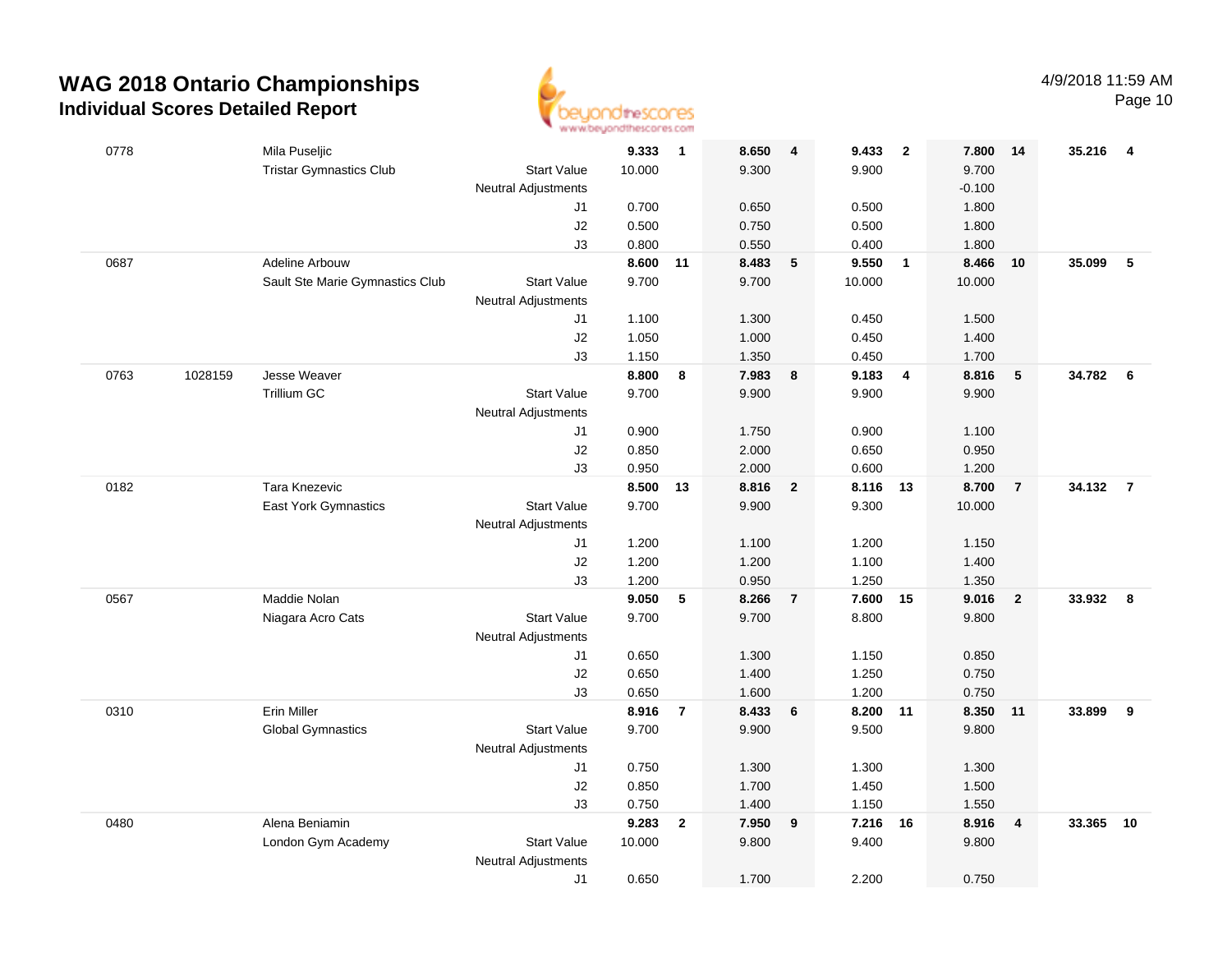

Page 11

|      |                               | J2                               | 0.800          |                          | 2.000          |                          | 2.150          |                | 0.800             |                |           |    |
|------|-------------------------------|----------------------------------|----------------|--------------------------|----------------|--------------------------|----------------|----------------|-------------------|----------------|-----------|----|
|      |                               | J3                               | 0.700          |                          | 1.850          |                          | 2.200          |                | 1.100             |                |           |    |
| 0143 | Mackenna Galbraith            |                                  | 7.566          | 16                       | 7.783          | 10                       | 8.983          | 5              | 9.016             | $\overline{2}$ | 33.348    | 11 |
|      | Dancemakers Gymnastics        | <b>Start Value</b>               | 10.000         |                          | 9.700          |                          | 10.000         |                | 10.000            |                |           |    |
|      |                               | <b>Neutral Adjustments</b>       |                |                          |                |                          |                |                |                   |                |           |    |
|      |                               | J1                               | 2.500          |                          | 2.050          |                          | 1.150          |                | 0.950             |                |           |    |
|      |                               | J2                               | 2.200          |                          | 1.950          |                          | 0.900          |                | 0.900             |                |           |    |
|      |                               | J3                               | 2.600          |                          | 1.750          |                          | 1.000          |                | 1.100             |                |           |    |
| 0678 | Suzana Diaconescu             |                                  | 8.383          | 14                       | 7.433          | 13                       | 8.683          | $\overline{7}$ | 8.666             | 8              | 33.165 12 |    |
|      | Rideau Gymnastics             | <b>Start Value</b>               | 9.700          |                          | 9.400          |                          | 9.300          |                | 9.700             |                |           |    |
|      |                               | <b>Neutral Adjustments</b>       |                |                          |                |                          |                |                |                   |                |           |    |
|      |                               | J1                               | 1.450          |                          | 1.900          |                          | 0.550          |                | 1.050             |                |           |    |
|      |                               | J2                               | 1.200          |                          | 2.150          |                          | 0.600          |                | 0.900             |                |           |    |
|      |                               | J3                               | 1.300          |                          | 1.850          |                          | 0.700          |                | 1.150             |                |           |    |
| 0360 | <b>T'Andre Nash</b>           |                                  | 9.183          | 3                        | 7.733 11       |                          | 8.133 12       |                | 7.833 13          |                | 32.882 13 |    |
|      | <b>Gymnastic Giants</b>       | <b>Start Value</b>               | 10.000         |                          | 9.700          |                          | 9.700          |                | 9.700             |                |           |    |
|      |                               | <b>Neutral Adjustments</b>       |                |                          |                |                          |                |                |                   |                |           |    |
|      |                               | J1                               | 0.800          |                          | 2.100          |                          | 1.800          |                | 1.800             |                |           |    |
|      |                               | J2                               | 0.850          |                          | 2.000          |                          | 1.400          |                | 1.700             |                |           |    |
|      |                               | J3                               | 0.800          |                          | 1.800          |                          | 1.500          |                | 2.100             |                |           |    |
| 0672 | Natalie D'Ercole              |                                  | 8.733          | 10                       | 7.050          | 15                       | 8.300          | 10             | 8.583             | 9              | 32.666    | 14 |
|      | Richmond Hill Gymnastics Club | <b>Start Value</b>               | 9.700          |                          | 9.700          |                          | 9.200          |                | 9.700             |                |           |    |
|      |                               | <b>Neutral Adjustments</b>       |                |                          |                |                          |                |                |                   |                |           |    |
|      |                               | J1                               | 1.050          |                          | 2.700          |                          | 0.900          |                | 1.100             |                |           |    |
|      |                               | J2                               | 0.850          |                          | 2.700          |                          | 1.050          |                | 1.100             |                |           |    |
|      |                               | J3                               | 1.000          |                          | 2.550          |                          | 0.750          |                | 1.150             |                |           |    |
| 0659 | Nicole Quick                  |                                  | 8.533          | 12                       | 7.083 14       |                          | 8.000 14       |                | 8.766             | 6              | 32.382    | 15 |
|      | Quinte Bay                    | <b>Start Value</b>               | 9.700          |                          | 9.200          |                          | 9.200          |                | 9.800             |                |           |    |
|      |                               | <b>Neutral Adjustments</b>       |                |                          |                |                          |                |                |                   |                |           |    |
|      |                               | J1                               | 1.200          |                          | 2.100          |                          | 1.350          |                | 1.100             |                |           |    |
|      |                               | J2                               | 1.100          |                          | 1.950          |                          | 1.150          |                | 0.800             |                |           |    |
|      | Eleri Maes                    | J3                               | 1.200<br>8.050 |                          | 2.300<br>7.700 |                          | 1.100          |                | 1.200<br>7.916 12 |                |           |    |
| 0504 |                               | <b>Start Value</b>               | 9.700          | 15                       | 9.800          | 12                       | 8.366<br>9.300 | 9              | 9.700             |                | 32.032 16 |    |
|      | Manjak's Gymnastics           |                                  |                |                          |                |                          |                |                |                   |                |           |    |
|      |                               | <b>Neutral Adjustments</b><br>J1 | 1.650          |                          | 2.100          |                          | 1.000          |                | 1.650             |                |           |    |
|      |                               |                                  |                |                          |                |                          |                |                |                   |                |           |    |
|      |                               | J2<br>J3                         | 1.800<br>1.500 |                          | 2.250<br>1.950 |                          | 1.000<br>0.800 |                | 1.700<br>2.000    |                |           |    |
| 0873 | <b>Hillary Sutton</b>         |                                  | <b>X.XXX</b>   | $\overline{\phantom{a}}$ | <b>X.XXX</b>   | $\overline{\phantom{a}}$ | 8.800          | 6              | 3.066             | 15             | 11.866    | 17 |
|      | <b>World Class Gymnastics</b> | <b>Start Value</b>               |                |                          |                |                          | 9.800          |                | 6.900             |                |           |    |
|      |                               |                                  |                |                          |                |                          |                |                |                   |                |           |    |